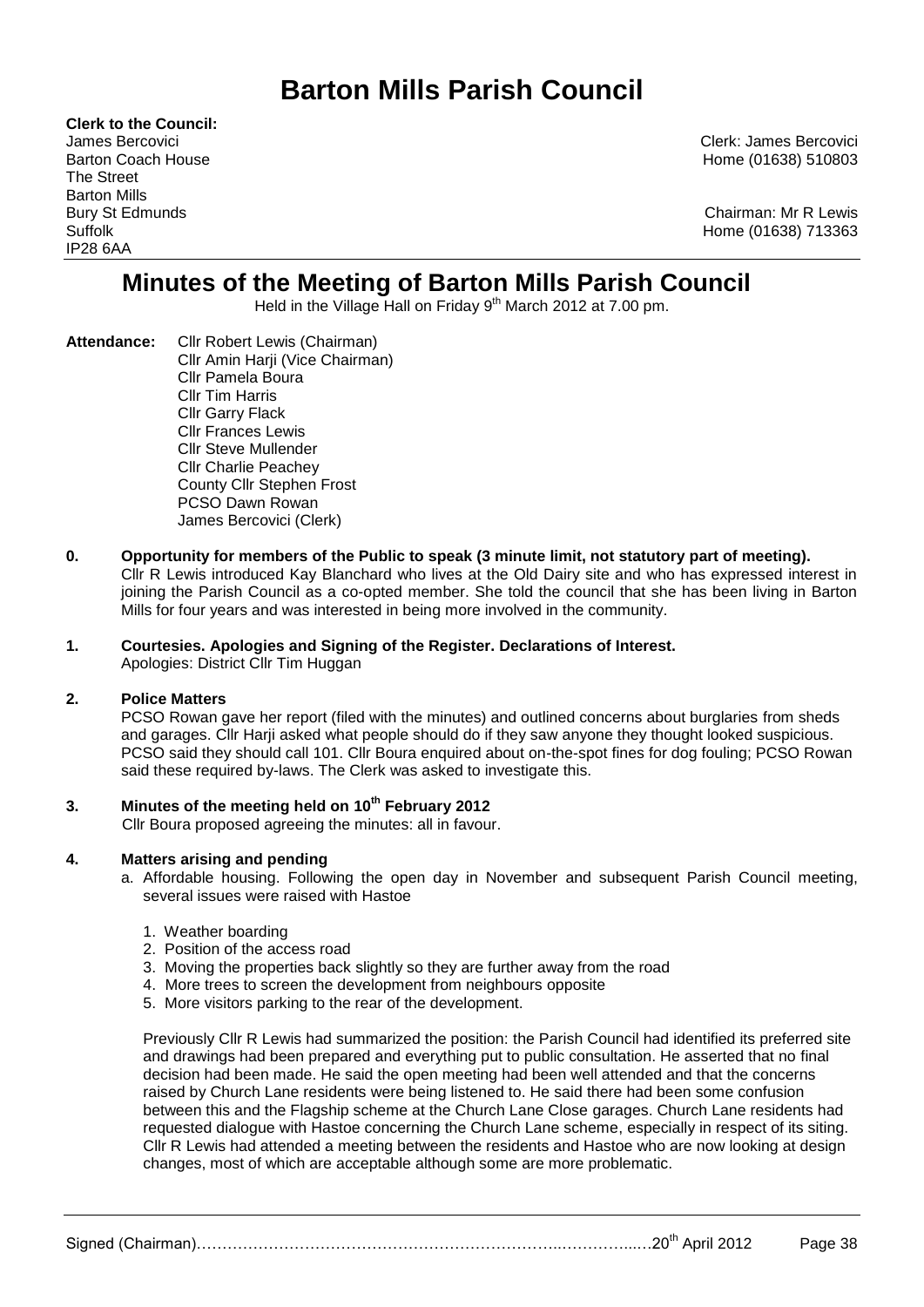The question of the site is the main concern; the residents had identified two other sites for consideration, both privately owned (end of Church Lane and the field behind Mildenhall Road and Church Meadow). Hastoe subsequently provided an interim report stating Forest Heath considers the two alternative sites unsuitable. The Clerk is waiting to learn the reasons for this. Cllr R Lewis thought it necessary to know the reasons before discussing the matter further. He suggested considering this at the next meeting along with the suggested changes to the scheme under consideration and whether to agree and pursue the scheme.

At the March meeting, Cllr R Lewis summarized the current position and acknowledged a potential conflict of interest. He then read out an update provided by Isobel Wright of Hastoe which detailed FHDC's reasons against the alternative sites put forward by the residents of Church Lane. He asked if any councilors wanted to propose to look further into any alternative sites saying that, if not, the council would revert to its default position of looking at the Church Lane site only. Cllrs Peachey, F Lewis, R Lewis and Mullender asked for the minutes to record a possible prejudicial interest in respect of this. However, no proposal was forthcoming so it was assumed their interests were irrelevant.

Cllr R Lewis outlined the remaining issues. As far as the access road is concerned, Isobel Wright's email stated that moving the road would simply move the problem and, additionally, would necessitate a larger site. She said the properties could be moved back further to reduce the impact on houses opposite and, also, more trees could be added. Cllr Mullender wondered whether the road should be in front of the houses so that the houses would be positioned further back from Church Lane. Dan Poitras (a resident) said the residents were against this design and reiterated that the access road in the middle would be directly opposite 46 Church Lane. Cllr R Lewis mooted the idea of moving the whole development along so that the access road would be opposite a garage, for example, rather than a window. Cllr Harji said that if the access was to the side then fewer car movements would be in front of the properties opposite. Cllr Boura said she could see advantages to putting the access road to the side of the development.

Cllr Harris proposed agreeing the drive to be positioned on the right hand side, the houses moved back and more foliage: six in favour, two against.

Parking for visitors was another concern. This would be dealt with by increasing parking spaces for visitors thereby reducing the need to park on Church Lane.

The appearance of the properties remained an issue. The Parish Council had discussed having a mix of styles but residents opposite would prefer all brick finishes. Cllr R Lewis said that, ultimately, this would be a decision for FHDC. Cllr Boura said she would still like to see some rendering; Cllr F Lewis agreed she would like some variation but thought the access road would break up the visual impact. Cllr Mullender acknowledged that contemporary developments have mixed appearances. Cllr Flack thought it would be more appropriate if the new houses blend in with the surrounding area. Dan Poitras said a mix of rendered and brick finishes doesn't appeal to the residents. He said that an all-brick finish would look good if the properties were stepped to give different perspectives. Cllr Boura thought brickwork would require less maintenance. Cllr R Lewis suggested Hastoe could be asked to proceed with finalizing the drawings but showing rendering/brick or all brick options so the council could decide at its next meeting. Cllr Harris said he was keen to listen to the neighbours and that, if they would prefer all brick, then he has no objection to that.

Cllr Peachey proposed all brick finishing but that the properties should be stepped for perspective: seven in favour, one abstention. Cllr Boura suggested asking for brick samples to be agreed by councillors.

Cllr R Lewis thanked the Church Lane residents for putting forward their views well and said the Parish Council had tried to take them on board.

b. Village Green re-levelling. John Brown (of John Brown Landscapes) has advised that the job is too big for him but he estimates the cost of the work to be done at around £2,200. This compared with the existing quote of £680 but the Clerk suggested this should be confirmed; in particular he was concerned to ensure it was quoting for the same work. Cllr F Lewis advised the Burrel Trust may be able to help with this work. Cllr R Lewis suggested asking Tilbrooks for a quote. Cllr Harris asked about the timing of the work given the plans for the Jubilee weekend. Cllr Mullender proposed the Clerk accepts the best quote up to £1000 for work to start as soon as possible: all in favour.

Signed (Chairman)……………………………………………………………..…………...…20th April 2012 Page 39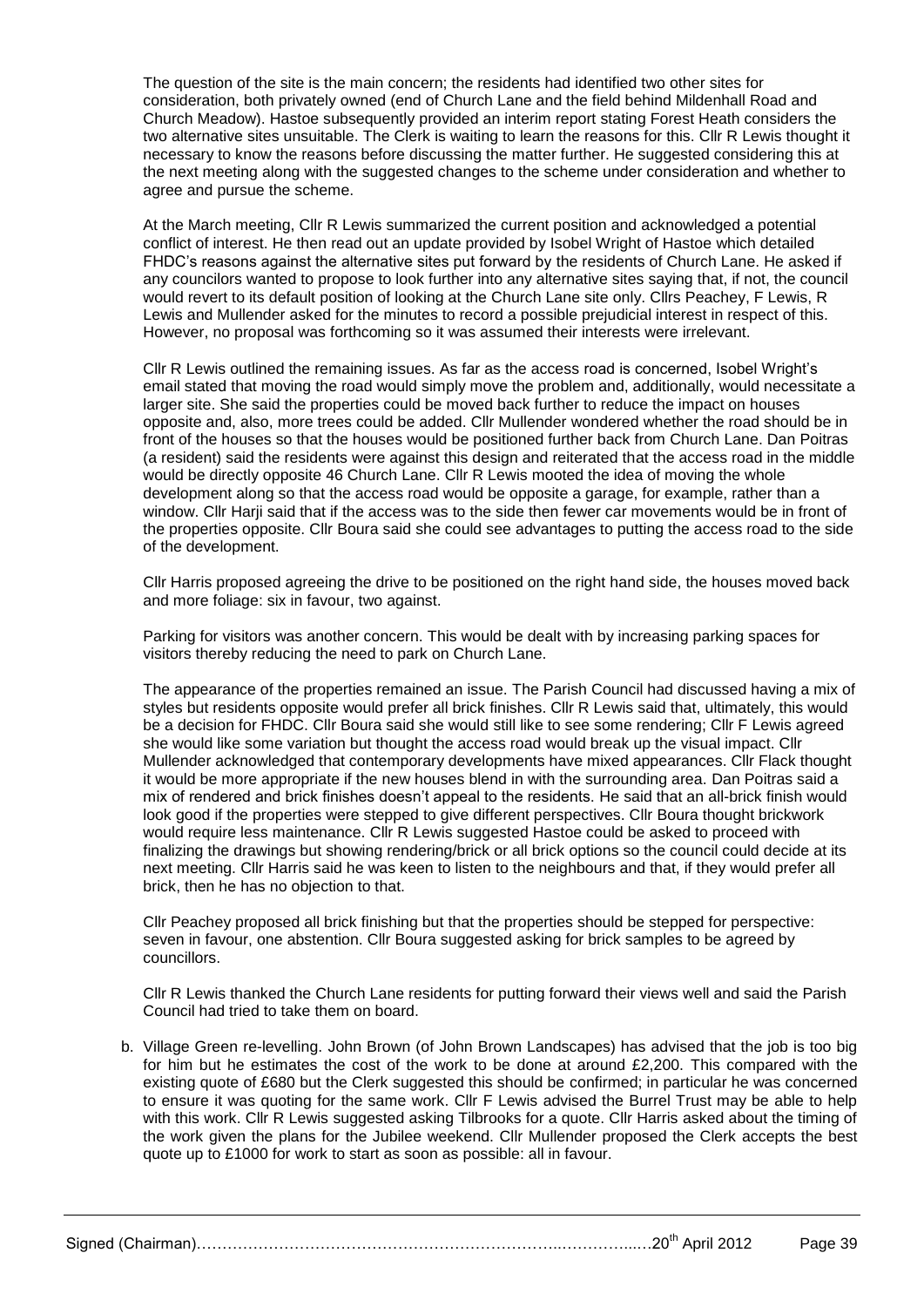- c. Diamond Jubilee 2012. Two meetings have been held since the last Parish Council meeting. Cllr R Lewis had prepared a report which was distributed to councillors at the meeting. There was a proposal to erect a large tree as a memorial and it was suggested that County Cllr Frost be approached for a donation from his locality budget for this. Cllr Peachey thought the tree would need to be on councilowned land and various locations were discussed. Cllr F Lewis said it would be good to have a seat around the tree. Cllr Harris thought the Clerk should apply for a grant to include this. Cllr Peachey agreed to look into the type of tree wanted.
- d. Play equipment. Previously, the Clerk had investigated the insurance position as to whether minor repairs can be carried out by volunteers and ascertained that the insurers required anyone working on Parish Council-owned property to have their own public liability cover in some circumstances. However, Cllr Boura had suggested the council needs a proper procedure for minor repairs. Cllr R Lewis proposed that Cllr Boura undertakes a risk assessment and effects the repairs as deemed necessary: all in favour. Currently, the frozen ground is preventing the repairs from being effected.

The Clerk was asked to write to the insurers stating that the usual repairman is John Squire who has a maintenance background and that the Parish Council has the manuals for the equipment.

- e. Locality Budget. County Cllr Frost previously advised that there is money available from the locality budget. The Parish Council decided (see 4c, above) to apply for funding to plant a memorial tree with a surrounding bench.
- f. Spring Clean Forest Heath will be holding its spring clean fortnight this year between 26<sup>th</sup> March and 8th April. Cllr F Lewis said that Barton Mills usually makes an effort with support from FHDC. She suggested the 14<sup>th</sup> April and asked the Clerk to advertise this in the Barton Miller.
- g. Parish Forum report Cllr F Lewis submitted a comprehensive report, distributed to councillors with the March agenda. She has also provided the Clerk with an update on the Future of Standards and Ethics and other reports from the meeting. She was especially keen to draw the new code of conduct guidelines for Parish Councils to councillors' attention.
- h. SALC Report Cllr Boura said the discussions on Shared Services and the LDF were the main items of interest.
- i. Village of the Year competition Cllr Boura agreed to look at the forms and make suggestions before passing it on for others to look at.

## **5. Reports from the District and County Councillors**

- a. District Cllr Huggan submitted a written report (filed with the minutes)
- b. County Cllr Frost said he would be pleased to help with the proposed Jubilee memorial. He said the County Council budget has been passed and that it was hoped that many of the cuts would be met by natural wastage and the closing of offices. He reminded councillors of the forthcoming road closures.

## **6. Finance - Standard Payments for approval (inc. VAT)**

- a. £264.00 J Bercovici (clerk's net salary, February 2012) chq. 1171
- b. £66.00 HMRC (PAYE, February 2012) chq.
- c. £203.29 J Bercovici (clerk's expenses February 2012 including £89.79 for Barton Miller donation half the current awarded donation – and stationery supplies) – chq. 1171

## **Special payments for approval (inc. VAT)**

- d. £179.64 Greenside Online (parking cones payable to the Clerk) chq. 1171
- e. £3382.43 Suffolk CC (streetlighting maintenance and energy to  $31<sup>st</sup>$  March 2012) chq. 1172
- f. £25 Suffolk ACRE (membership to 31/03/2013) chq. 1173

Cllr Harris proposed agreeing all payments: all in favour.

## **7. Planning.**

Note - *ITALICS: Parish Council comments passed to Forest Heath DC.* **Bold: Forest Heath DC decision**

## **General and for consideration:**

## **Awaiting Forest Heath decisions and pending appeals.**

Signed (Chairman)……………………………………………………………..…………...…20th April 2012 Page 40